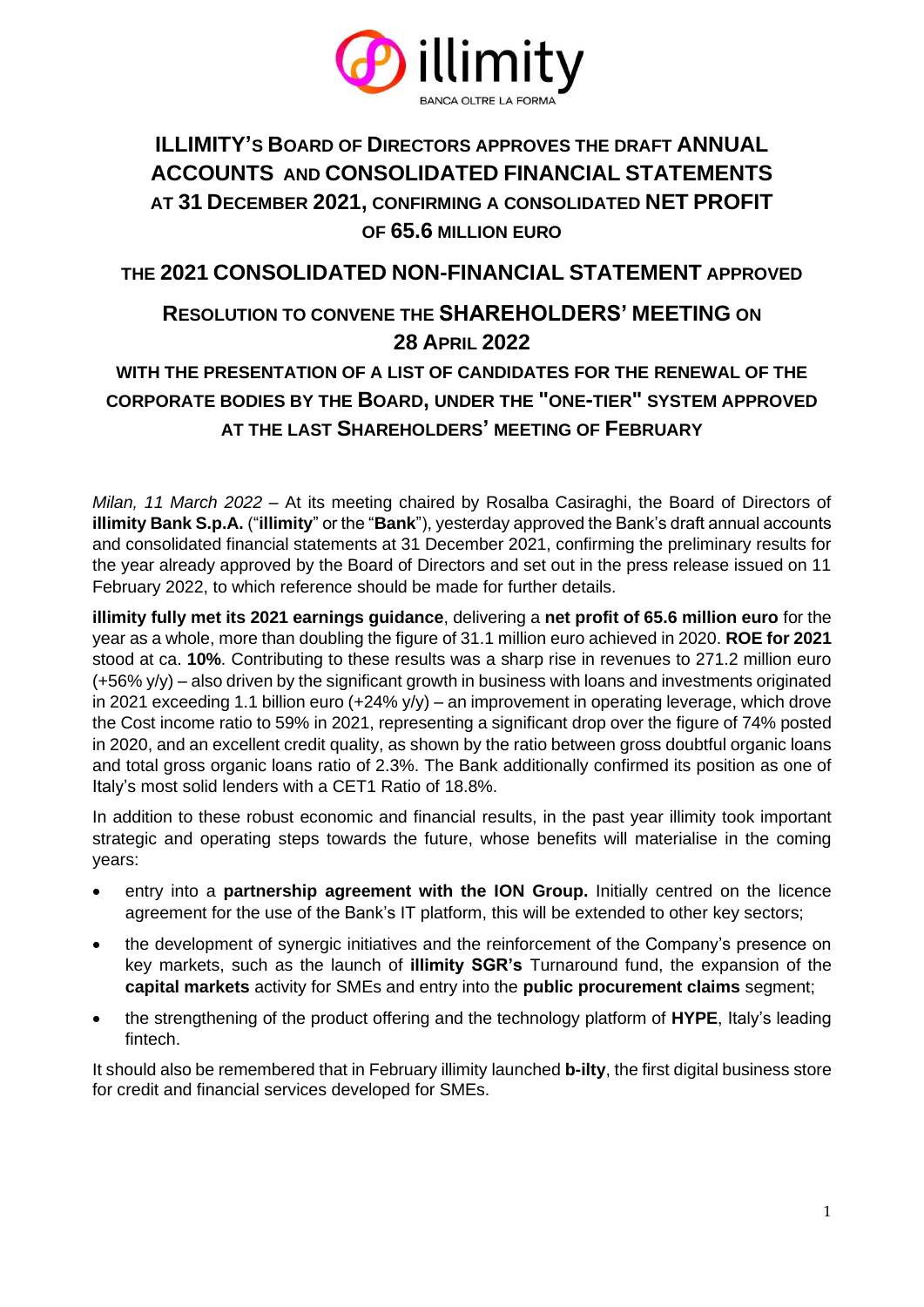

The approval of the draft annual accounts also includes the proposal for the following allocation of net profit for the year (EUR 69,123,030.49) as follows:

\*\*\*

- EUR 3,456,151.52 to the legal reserve, being 5% of net profit for the year,
- EUR 65,666,878.97 to retained earnings.

illimity's Board of Directors also approved the **Consolidated Non-financial Statement** (CNFS) at 31 December 2021, prepared pursuant to article 4 of Legislative Decree no. 254/2016. Starting this year, illimity is subject to the disclosure requirements of Regulation (EU) 2020/852, the European taxonomy of environmentally sustainable economic activities, this too included in the CNFS. The document confirms illimity's commitment to ESG (*Environmental, Social and Governance*) values, which it has built into its various business processes and into the Group's Strategic Plan, and which has led to the achievement of important goals such as the maintenance of *carbon neutrality* (Scope 1 and Scope 2), the creation of the illimity foundation and the integration of ESG metrics into its remuneration plans. Continuing along its sustainable growth path, in 2021 illimity joined the United Nations Global Compact (UNGC) and published the Engagement and the Diversity, Equity & Inclusion policies.

The Board of Directors also resolved to call the **Shareholders' Meeting** of illimity Bank S.p.A. **on 28 April 2022,** to discuss the following matters:

\*\*\*

- illimity Bank S.p.A.'s Separate Financial Statements as at 31 December 2021 and proposal for the allocation of the relative net profit. Presentation of the Consolidated Financial Statements of illimity Bank S.p.A. Presentation of the Consolidated Non-financial Statement (CNFS).
- The Report on Remuneration Policy and Compensation Paid.
- The appointment of the corporate bodies (Board of Directors and Audit and Internal Control Committee) and relative resolutions (number, appointments and compensation), under the so-called "one-tier" governance system already approved at the last February Shareholders' Meeting.
- Update of the Rules Governing Shareholders' Meetings.

The Board additionally approved its list of candidates for the appointment of the Bank's corporate bodies, taking into consideration the preliminary support provided by the Appointments Committee pursuant to the current Bylaws and in application of the formal procedure adopted by the Bank, and this list will be submitted to the next Shareholders' Meeting  $(1)$ .

The composition of the list approved yesterday takes into account applicable laws and regulations, the Corporate Governance Code, international best practice and the "*Report of the Board of* 

<sup>(</sup> 1 ) It is recalled that on 21 February 2022 illimity's Shareholders' Meeting approved the introduction of a "one-tier" governance model consisting of a Board of Directors at whose meetings the members of the Audit and Internal Control Committee (as a body with a control function) participate, approving in addition a revised version of the Bylaws which will be put into practice with the renewal of the corporate bodies by the annual Shareholders' Meeting approving the 2021 financial statements.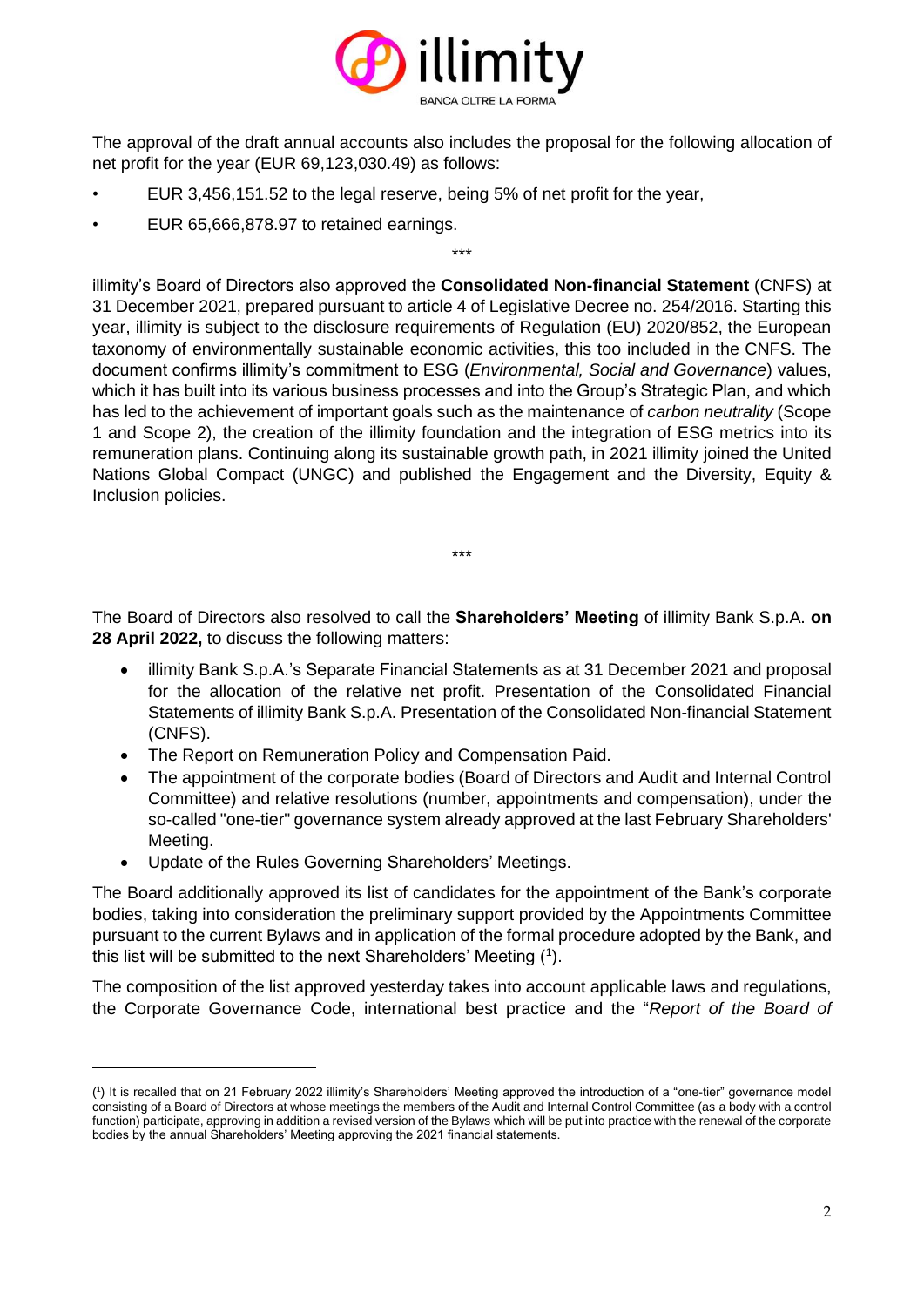

*Directors on the Quali-Quantitative Composition of the illimity Bank S.p.A. Corporate Bodies"* (the "**Orientation**") approved by the Board of Directors on 25 February 2022, identifying in 13 (thirteen) the total number of members of the Board of Directors (including the members of the Audit and Internal Control Committee) to be appointed for the duration of a term proposed as three financial years pursuant to article 16 of the Bylaws.

The candidates were selected following discussions that were held with them and taking into account the current composition and functioning of the Board of Directors, the new "one-tier" corporate governance model and the strategic evolution, also prospective, of the Bank's business.

In accordance with the Bylaws (approved by the above-mentioned Shareholders' meeting of February 21) the names stated on the list are divided into two separate sections. The **first section** consists of candidates standing as member of the Board of Directors but not also of the Audit and Internal Control Committee (so-called First Section). The **second section** consists of candidates standing as member of the Board of Directors and also of the Audit and Internal Control Committee (so-called Second Section).

The process outlined above led to the preparation of the following list of candidates for the First Section, which also contains an indication of those designated as Chair and Chief Executive Officer:

- 1. Rosalba Casiraghi (Chair) (independent)
- 2. Corrado Passera (Chief Executive Officer)
- 3. Elena Cialliè (independent)
- 4. Marcello Valenti (independent)
- 5. Paola Elisabetta Maria Galbiati (independent)
- 6. Massimo Brambilla
- 7. Francesca Lanza (independent)
- 8. Filippo Annunziata (independent)
- 9. Paola Schwizer (independent)
- 10. Valter Lazzari (independent)
- 11. Lidia Caldarola (independent)

The candidates included in the Second Section are as follows:

- 1. Stefano Caringi (independent)
- 2. Nadia Fontana (independent)
- 3. Laura Grassi (independent)
- 4. Paolo Prandi (independent)

The overall list of candidates of the Board was proposed by the Appointments Committee, in compliance with the said procedure, in line with best market practice, applicable laws and regulations and the Guidelines of the European Central Bank, as well as the Orientation on the Composition of the Corporate Bodies, and confirms the positive work performed by the present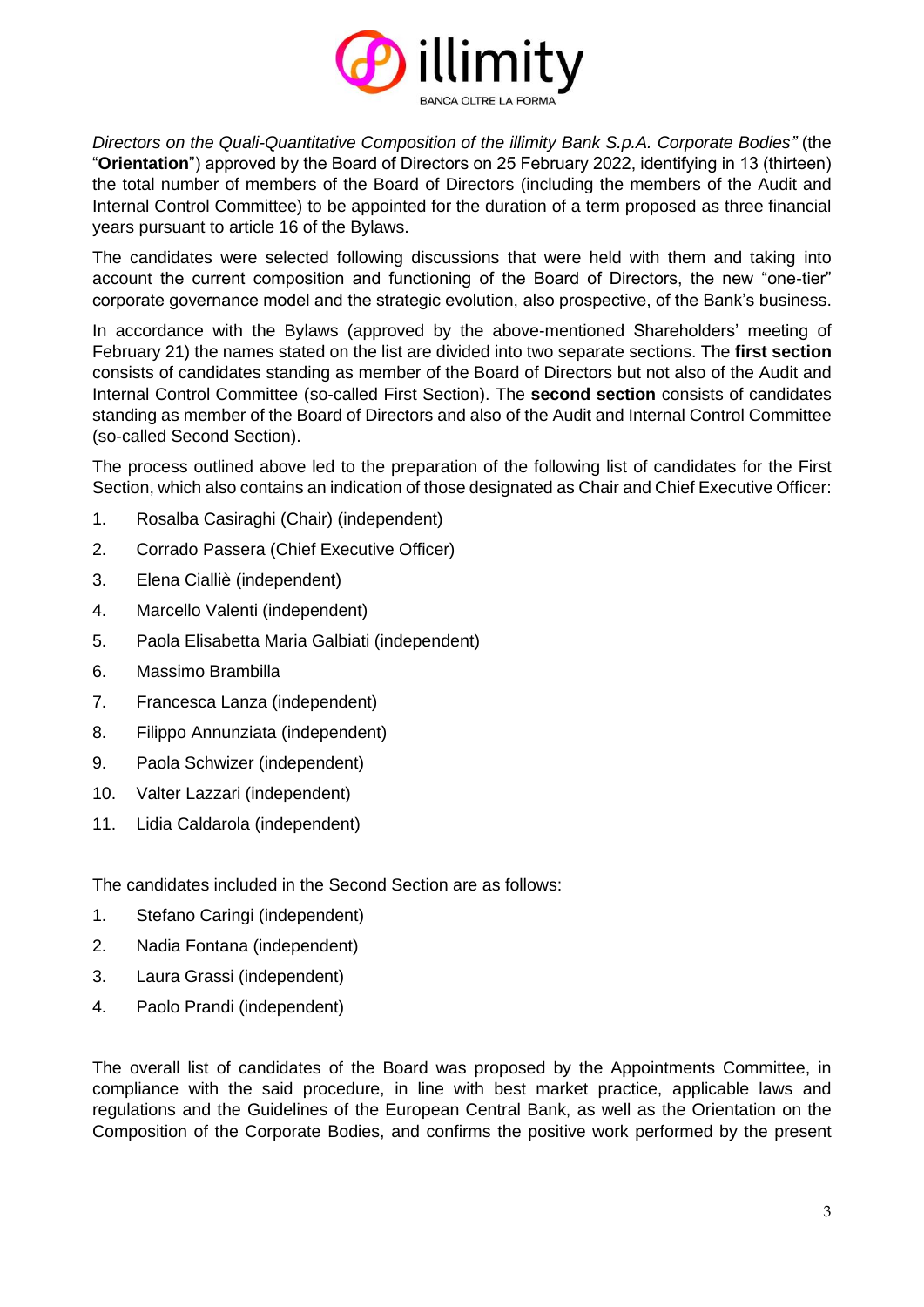

Board of Directors and Board of Statutory Auditors, whose term of office expires with the upcoming Shareholders' Meeting. The identified candidates:

- are equipped with the professional competence and time needed for the position, that may also be held on any Board Committees, and calibrated in relation to illimity's size and operating characteristics, as well as the strategic challenges that the Company will find itself facing;
- have managerial, professional and academic-institutional profiles that lead to a differing and complementary set of skills and experiences, diversified also in terms of gender, age and seniority;
- have broad-based and diversified skills, in order that each of them, whether in committees of which they are members or in collegiate decisions, may make effective contributions to the pursuit of suitable strategies, also in terms of risk management;
- are in the majority "independent", so that they may supervise corporate management with an independence of judgement, contributing to ensuring that such management is carried out in the interest of the company and is consistent with sound and prudent management objectives, while also ensuring that the Board Committees function in the best possible way;
- have proven experience in complex organisational frameworks within a business and/or professional and/or academic and/or institutional environment;
- have experience on boards of directors of companies of significant size and complexity, including listed companies;
- have personal skills such as social intelligence, independence of judgement and the ability to listen and to liaise at every level, as well as an international culture, together with an adequate proficiency in foreign languages.

The notice of call to the Shareholders' Meeting, with details for participation purposes, will be filed and made available within the period contemplated by law at the Bank's registered office at Via Soperga 9, Milan, at Borsa Italiana S.p.A. and on the authorised storage mechanism "1INFO Storage" [\(www.1info.it\)](http://www.1info.it/), and will also be published on the Bank's website [www.illimity.com](http://www.illimity.com/) under the *Governance - Shareholders and BoD Meetings* section.

The documentation relating to the approval of the accounts and the Consolidated Non-financial Statement as of 31 December 2021, as well as the Illustrative Reports on the items on the agenda and any Board proposals, together with the relevant documentation for the Shareholders' Meeting, will be published and made available to the public by the means and within the time periods contemplated by applicable laws and regulations.

Complete information on the personal and professional qualifications of the candidates standing as members of the corporate bodies and the relative documentation will be made available to the public within the time periods contemplated by law and by the above-mentioned means.

\*\*\*

*Pursuant to article 154-bis, paragraph 2 of Legislative Decree no. 58/1998 (the Consolidated Law on Finance), the Financial Reporting Officer, Mr. Sergio Fagioli, declares that the accounting information contained in this press release corresponds to the documented results and the accounting books and records.*